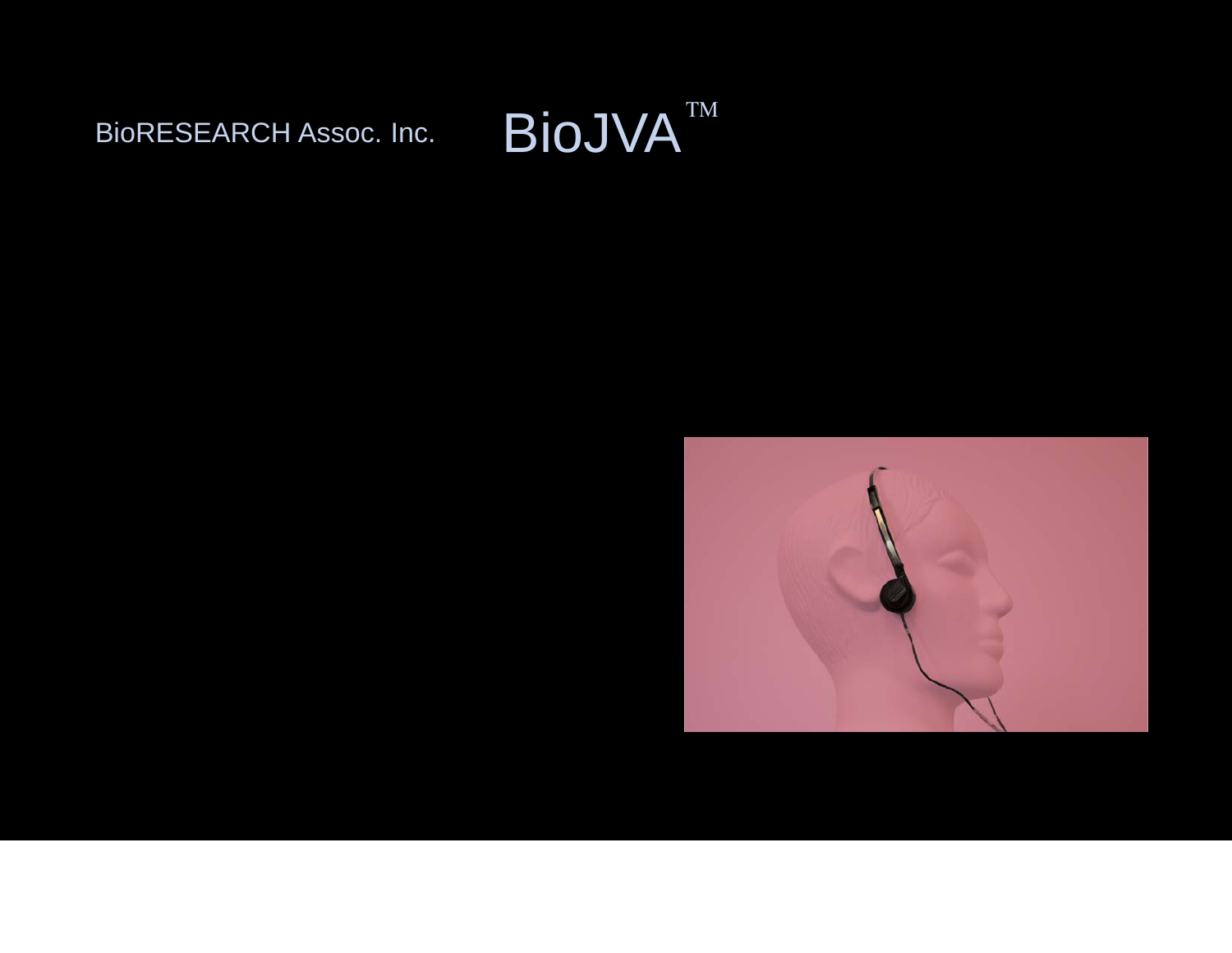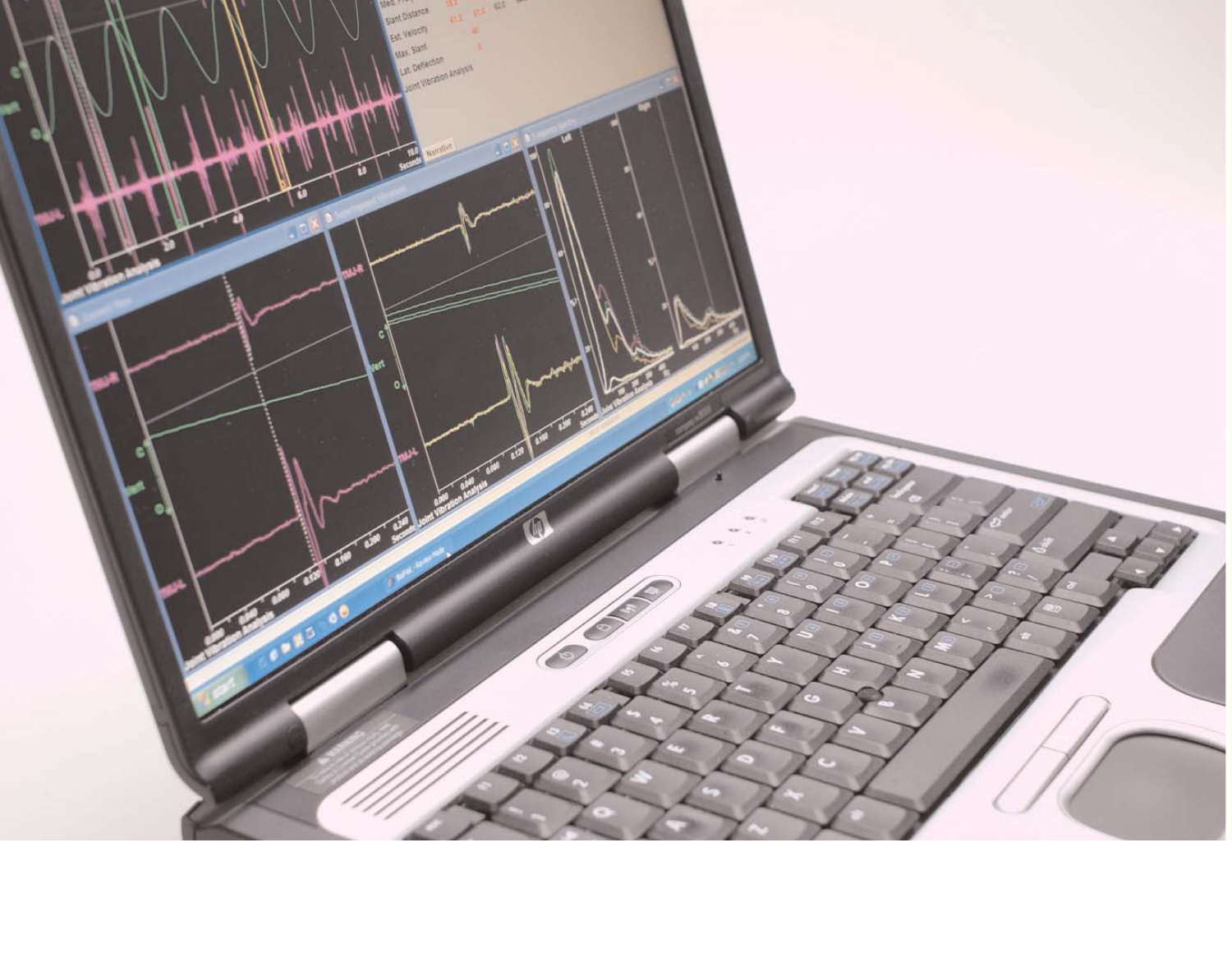## Bio-JVA Joint Vibration Analysis is based on simple principles of motion and friction: When smooth surfaces rub together, little friction is created...and little vibration.

If these surfaces become rough, then friction and vibration are created when these surfaces articulate.

Human joints have surfaces which rub together in function. Smooth, well lubricated surfaces in a proper biomechanical relationship produce little friction and little vibration. But surface changes, such as those caused by degeneration, tears, or displacements of the disk, generally produce friction and vibration. Different disorders can produce different vibration patterns or "signatures". PC-assisted vibration analysis helps identify these patterns and helps you distinguish among various TM disorders.

Joint Vibration Analysis is the only system that records joint vibrations as they pass through the tissue. This seemingly small improvement over old "sonography" equipment provides an incredibly clear view of the pressure waves created by the TMJ's.

JVA provides a fast, non-invasive, and repeatable measurement of TMJ function to aid in your diagnosis of TMJ function. Understanding TMJ function is vital anytime you are changing the vertical, lateral, or A/P position of the mandible. Common treatments that change mandibular such as TMD treatment, Orthodontics, Reconstruction and Sleep Dentistry can benefit from JVA testing.

Now you can assess immediately the impact your treatment is having on the function of your patients TMJ in your office. JVA is designed to be recorded by your staff in under 2 minutes, and only interpreted by the clinician.

For more information on Joint Vibration Analysis, visit www.biojva.com or call us today at 800-251-2315.